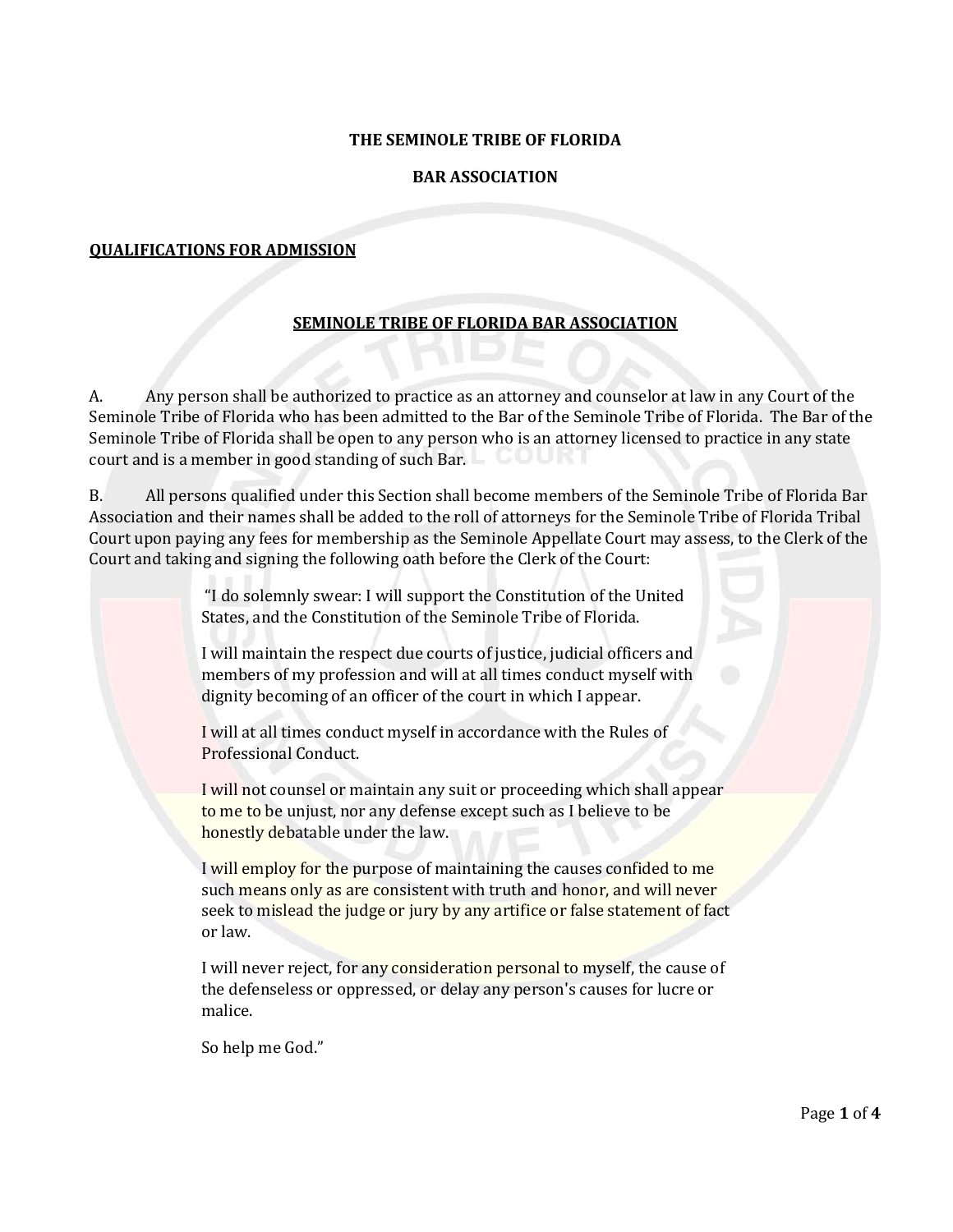C. All fees collected from Seminole Tribe of Florida Bar Association shall be held to the account of the Clerk of Court and managed and expended for enhancement of the judicial system in furtherance of the purposes listed above.

D. The Seminole Appellate Court may promulgate such rules as necessary to carry out the purposes of this Section, including but not limited to the waiving of admission fees, setting bar meetings, and community or educational activities.

## **Admission fee, if applicable, must accompany application.**

| Make checks payable to: |  |
|-------------------------|--|
| Mail to:                |  |

SEMINOLE TRIBE OF FLORIDA BAR ASSOCIATION Seminole Tribe of Florida, Seminole Court 6300 Stirling Road Hollywood, FL 33024

If you have any questions, please call (954) 966-6300, ext 11485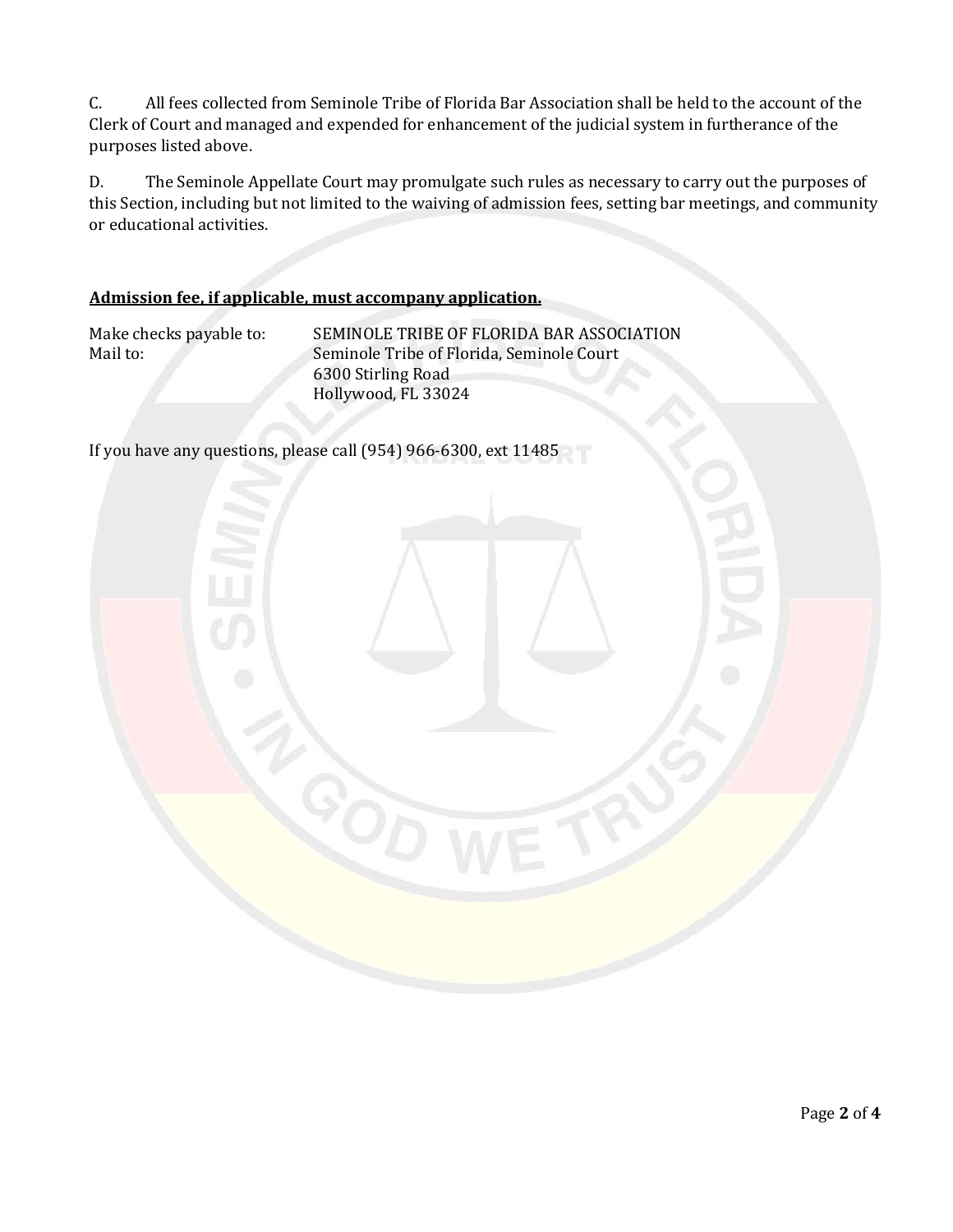### **APPLICATION FOR ADMISSION DATE:** \_\_\_\_\_\_\_\_\_\_\_\_\_\_\_\_\_\_\_\_\_\_\_\_\_\_\_\_

I hereby make application for admission to practice as an attorney/counselor at law in the Seminole Court of the Seminole Tribe of Florida. I further certify that the information contained in the questionnaire is correct to the best of my knowledge.

| Typed/Print full Name Signature of applicant                      |                                                                                                          |
|-------------------------------------------------------------------|----------------------------------------------------------------------------------------------------------|
|                                                                   |                                                                                                          |
| Address:                                                          | Phone:<br>Fax:                                                                                           |
| Bar#                                                              | State:                                                                                                   |
| E-Mail Address:                                                   |                                                                                                          |
| <b>OUESTIONNAIRE</b>                                              |                                                                                                          |
|                                                                   | Applicant should carefully read all questions and give considered answers. All blanks must be filled in. |
|                                                                   |                                                                                                          |
| 2. Presently a resident of Florida:                               | $\Box$ Yes $\Box$ No                                                                                     |
| 3. Presently a resident of the Seminole Tribe of Florida:         | $\Box$ Yes $\Box$ No                                                                                     |
| 4. Do you possess a CDIB card:                                    | $\Box$ Yes $\Box$ No                                                                                     |
|                                                                   |                                                                                                          |
| 5. Address of residence:                                          |                                                                                                          |
|                                                                   |                                                                                                          |
| giving dates, locations, reasons, and attach necessary documents: | 6. If your license to practice law has ever been suspended or revoked, please set forth complete details |
|                                                                   |                                                                                                          |

\_\_\_\_\_\_\_\_\_\_\_\_\_\_\_\_\_\_\_\_\_\_\_\_\_\_\_\_\_\_\_\_\_\_\_\_\_\_\_\_\_\_\_\_\_\_\_\_\_\_\_\_\_\_\_\_\_\_\_\_\_\_\_\_\_\_\_\_\_\_\_\_\_\_\_\_\_\_\_\_\_\_\_\_\_\_\_\_\_\_\_\_\_\_\_\_\_\_\_\_\_\_\_\_\_\_\_\_\_\_\_\_\_\_\_\_\_\_\_\_\_\_\_\_

\_\_\_\_\_\_\_\_\_\_\_\_\_\_\_\_\_\_\_\_\_\_\_\_\_\_\_\_\_\_\_\_\_\_\_\_\_\_\_\_\_\_\_\_\_\_\_\_\_\_\_\_\_\_\_\_\_\_\_\_\_\_\_\_\_\_\_\_\_\_\_\_\_\_\_\_\_\_\_\_\_\_\_\_\_\_\_\_\_\_\_\_\_\_\_\_\_\_\_\_\_\_\_\_\_\_\_\_\_\_\_\_\_\_\_\_\_\_\_\_\_\_\_\_ \_\_\_\_\_\_\_\_\_\_\_\_\_\_\_\_\_\_\_\_\_\_\_\_\_\_\_\_\_\_\_\_\_\_\_\_\_\_\_\_\_\_\_\_\_\_\_\_\_\_\_\_\_\_\_\_\_\_\_\_\_\_\_\_\_\_\_\_\_\_\_\_\_\_\_\_\_\_\_\_\_\_\_\_\_\_\_\_\_\_\_\_\_\_\_\_\_\_\_\_\_\_\_\_\_\_\_\_\_\_\_\_\_\_\_\_\_\_\_\_\_\_\_\_ \_\_\_\_\_\_\_\_\_\_\_\_\_\_\_\_\_\_\_\_\_\_\_\_\_\_\_\_\_\_\_\_\_\_\_\_\_\_\_\_\_\_\_\_\_\_\_\_\_\_\_\_\_\_\_\_\_\_\_\_\_\_\_\_\_\_\_\_\_\_\_\_\_\_\_\_\_\_\_\_\_\_\_\_\_\_\_\_\_\_\_\_\_\_\_\_\_\_\_\_\_\_\_\_\_\_\_\_\_\_\_\_\_\_\_\_\_\_\_\_\_\_\_\_

7. Have you ever been denied the right to practice in any court, federal or state:

 $\Box$  Yes  $\Box$  No If so, give details: